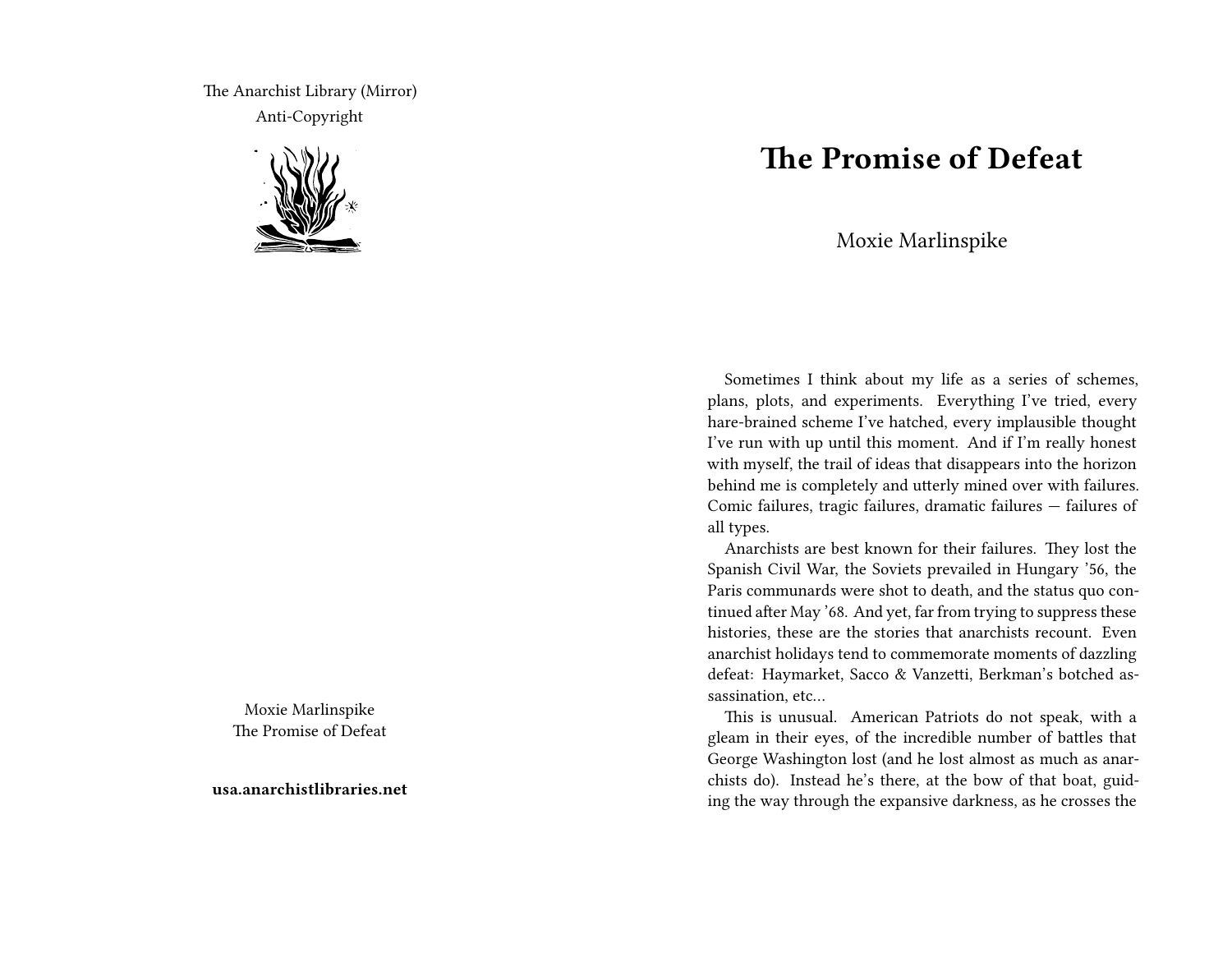Delaware river to victory. The prevailing holidays of the various nation states, religions, and authoritarian movements that we've grown up with do not generally harp on their failures. Instead, they choose to celebrate Independence Days, Resurrections, and the Wars They Won.

The difference between the ways Nationalists and Anarchists talk about their histories seems critical. Of course, it's very possible that anarchists talk about defeat simply because they have no other histories to choose from. But I like to think that it's because Anarchists see past the tendency towards quantifiability. That they know there are moments in time, even preceding defeat, where people learn more about themselves, and feel a greater sense of inspiration from what they're experiencing, than from all the George Washingtons victoriously sailing across all the Delaware rivers of the world.

Here's a story about defeat.

I live in a city that some people would call a "high pressure zone" — a place with a thriving service sector and a centrality to the workings of the global economy. Real estate values here have been exploding for decades now, and the difficulty that this presents is something that I'm almost constantly dealing with.

The ways that we choose to respond to difficulty are interesting. Cultures of all types are constantly institutionalizing certain responses, and to some extent the responses we choose often reflect cultural rules as much as anything else. Anarchists are not immune to this. If you're hungry, the anarchist answer is dumpster diving. If you need space, the anarchist answer is squatting. But maybe it shouldn't be as simple as this. We live complex lives in the midst of complex situations, which to some degree will always defy recipes and generalized responses. Besides, trying the same things over and over again causes them to eventually lose their charm. Shouldn't the anarchist response embody inspiration, dynamicism, and experimentation in an unpredictable way?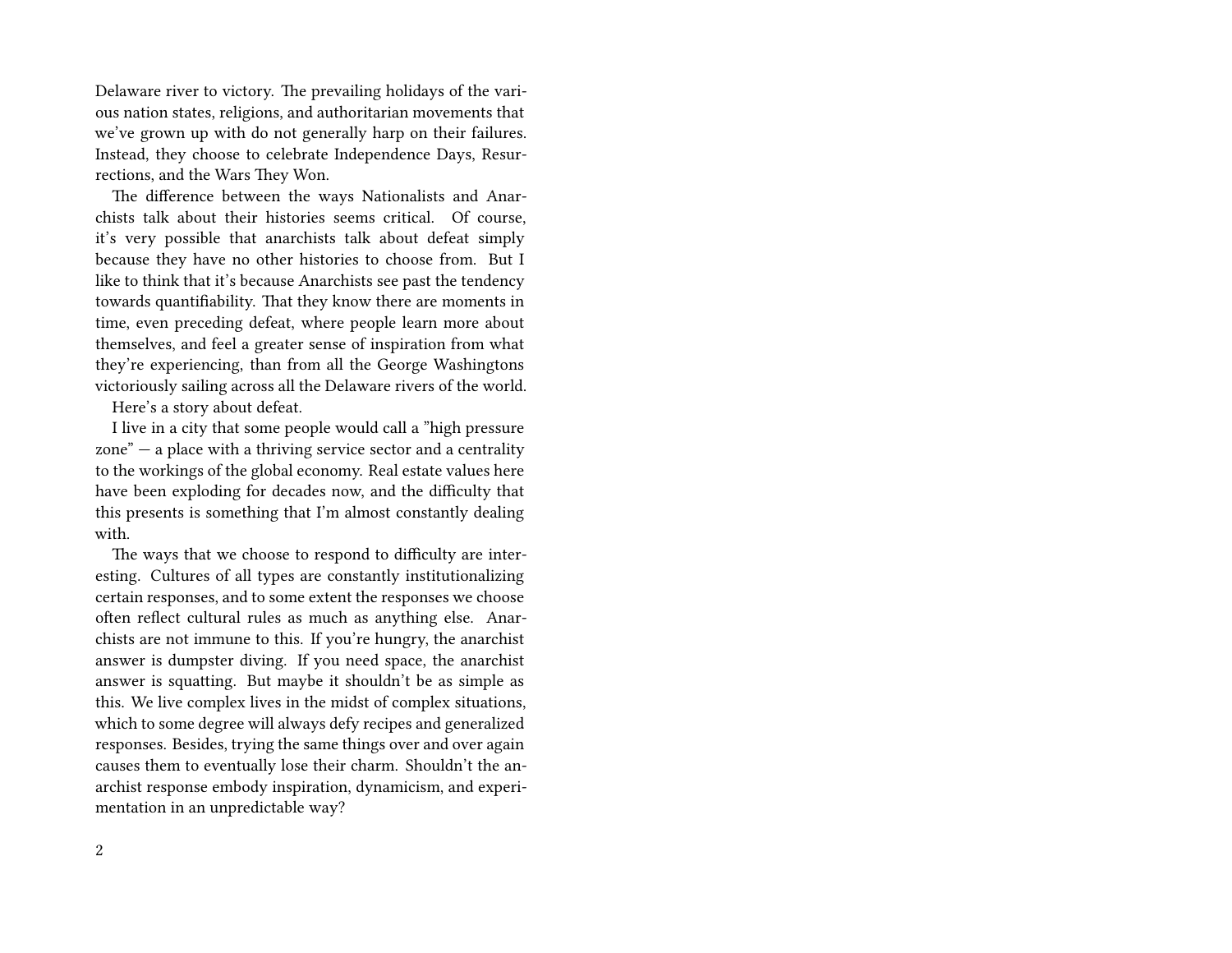At some point I started to think critically about my strategies for dodging the high rents and impossible space constraints in the city where I live. The anarchist recipe of trying to squat the few empty buildings I could find didn't really work for me in a town where the pressure is so high.

Instead I started to wonder about the possibilities of the ocean; where the harsh lines of property ended, and an apparent sense of possibility began. The idea seemed obvious: pirates. Here it was, the experiment that I'd been looking for all along. The story I'd known about since the naive Halloweens of my childhood. A floating piece of autonomy, off the shores of capitalism, but still within cannon range.

I didn't know anything about boats, sailing, or what might lay beyond the horizon. But I suspected that, like anything, the secret was to begin.

And so with only a sense of inspiration under our belts, some co-conspirators and I started to try and make this happen. We found a very old, very derelict, 55' triple-masted schooner. Finding this boat was like finding another world, and the shape of my time changed completely. Suddenly I was fiberglassing, caulking, and epoxying. I was sanding, painting, and scraping. I was cursing dry-rot as my sworn enemy, and finding a friend in fungus-hunting epoxy. I was going to sleep with sunburn on my face and waking up with sawdust in my hair. I felt strong at the end of the day with engine grease on my hands and soot on my neck.

I would question the whole ocean experiment when, in time, I would find myself alone on a boat in the Pacific Ocean, with no land in sight, trying to repair the rigging as I swung violently from the top of the mast. Or in the Caribbean, when I finally saw Haiti emerge from the horizon, only to spend two days completely becalmed before it under the blazing hot sun. It was easy to start questioning where I was going, and why I was traveling by the slowest means possible. But it felt right. I learned about survival, isolation, and adversity. I came to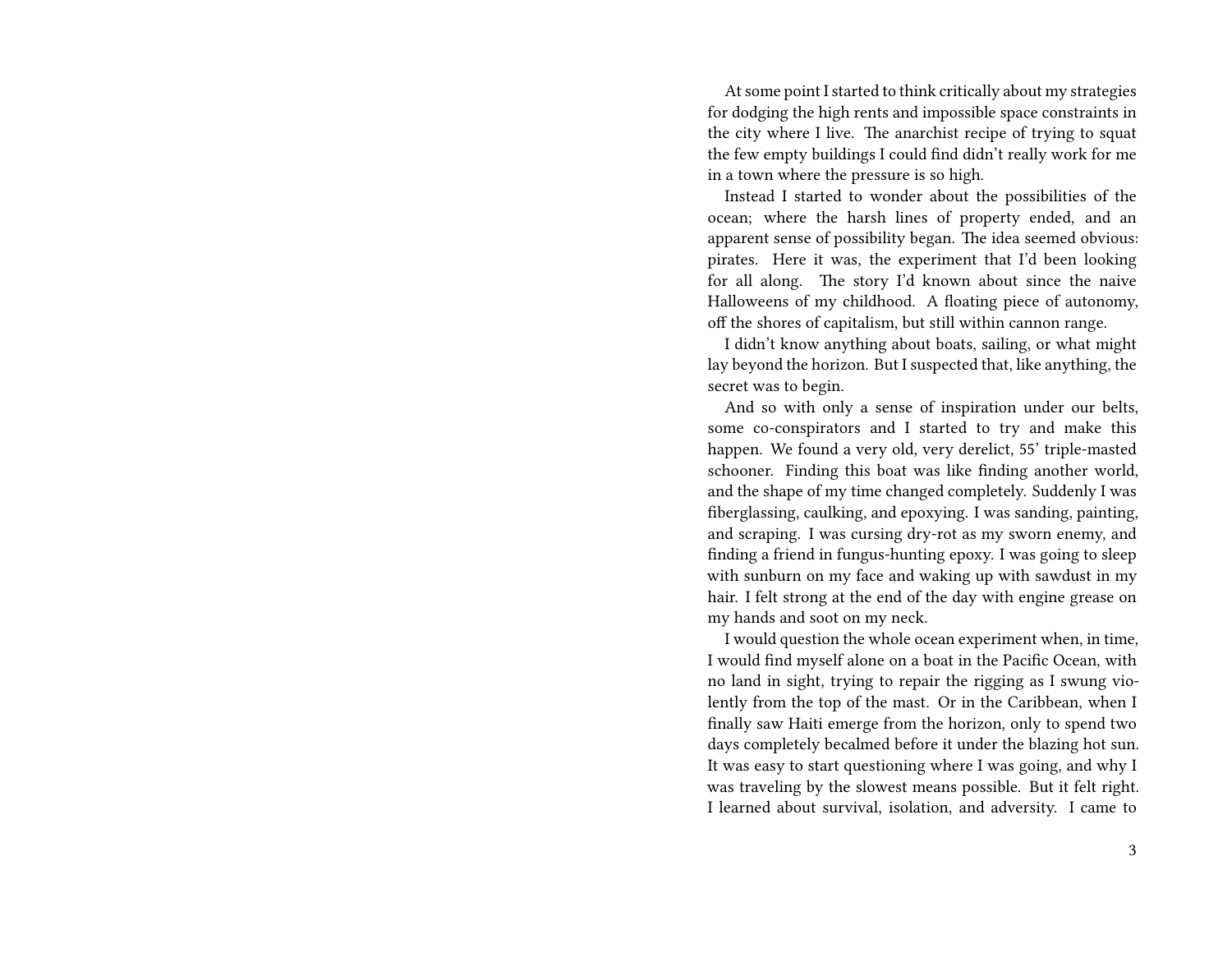know things about the ocean, the wind, and the sky. I even learned a little about insanity.

Years later, after being out of town for a few months, I once again found myself without a place to live upon my return. Rather than pass the time as a houseguest, I started sleeping on the roof of a large building. It was just before an anarchist bookfair, though, and so I was preparing zines and CDs to table there. As the inventory of my possessions on-hand grew far beyond the size of my backpack, I found myself in an increasingly absurd situation. Every night, as stealthily as possible, I'd carry spools of three hundred CDRs, an external hard drive, a desktop inkjet printer, and a bike up to the roof of this building. It was the kind of situation where, rather than going to sleep with the anxiety of being caught, I'd doze off while chuckling about the image of what that would look like. There I would be, caught squatting a rooftop, surrounded with the accouterments of a full CD pressing operation.

Not to mention that I'd finally broken down and gotten an electric toothbrush for my ever-depleting gum line. I mean, it's acceptable to charge your cellphone in a cafe, but your toothbrush? People were constantly looking at me like "Is that you're toothbrush you're charging?" And I'd give them a look that says "Fuck yeah, that's my toothbrush. Sonicare 2000."

It couldn't continue, though. The weather was preparing to change, and there were things that I wanted to do which required more space consistency than what my rooftop provided. Instead, as a part of all that I'd discovered off-shore in my sailing experiments, I resolved to try building a floating house along the derelict waterfront of my city. Something that would provide a lot of room and remain more-or-less stationary, but which I could dock more mobile boats to. The home base for an emerging armada, with room for friends to build their own adjacent floating islands.

I talked with some friends who were excited about trying the same thing. We didn't know anything about building floating

4

or community centers have been around for years, but have lost the spark they'd started with long ago?

This is to say that we should never cease, even if all the banks burn and the dams of the world over come crashing down. It's what allows us to resist the institutionalization of our desires, the creeping bureaucracy, the language of patriarchy, or whatever we might find. My wish is to always hold that tension with me.

This is not to say that we should all sacrifice ourselves by hurling our bodies indiscriminately against the crushing walls of capitalism. Just the opposite. That given the anathema of victory, it's important to consider just how defeat should look.

Remember that success is a word used to measure. It describes dollars made, people counted, votes cast. In other words, it's a swindle. The rejection of quantification, the emphasis on the role of the individual, is what makes anarchism unique. There is no one battle I can fight to win this, even if I were to sail across the Delaware to fight it.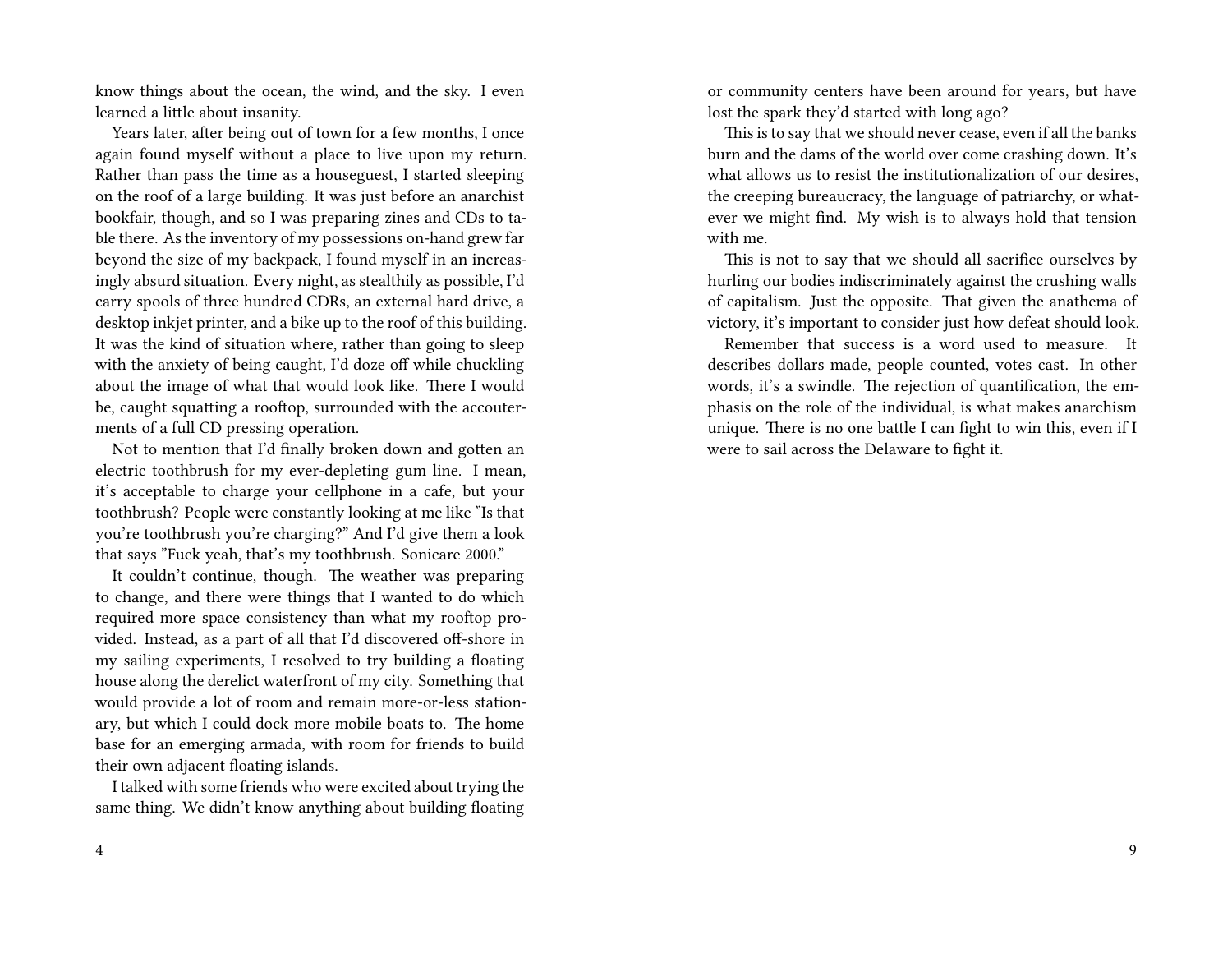Will there ever be a day when my housing desires are sated? Where I suddenly come into possession of a palace — under a maze of linked treehouses and a large skylab telescope — with room for all my friends and loved ones? Where property tax is on holiday, and all the building inspectors are out on permanent leave? Where me and all my housemates have finally overcome all our neuroses, mental anguish, and trauma to live with perfectly fulfilling relationships?

It seems unlikely to happen in one moment.

The George Washingtons of the world offer success. This is based on "realism" and the logic of quantifiability, where it is necessary to make compromises, pass laws, and assert control. Because these are the things that can be won; this is where success is found. According to them, at the end of this experiment I was left with nothing, and so it would have made more sense to sell my soul to a mortgage for a mediocre house (that doesn't even float!) or pay rent as best I can for the rest of my life.

Anarchy, by contrast, offers us defeat. This is a logic that transcends quantifiability, emphasizes our desires, and focuses on the tensions we feel. Anarchists are such failures because, really, there can be no victory. Our desires are always changing with the the context of our conditions and our surroundings. What we gain is what we manage to tease out of the conflicts between what we want and where we are. What I "won" were the wistful moon-light bike rides, the realization of hidden geography, the time spent with friends, the dance parties, the nights of discovery, the chance to be in control of my surroundings, and those fleeting moments of elation. Not to mention the opportunity to give Hadley Prince the contempt that he deserves.

I wish that they hadn't destroyed my project. Longevity by itself, though, says very little. The state has been around longer than I can remember, and capitalism has been around for quite a while as well. Not to mention, how many anarchist infoshops houses, but decided to test a design and see if it worked. So we drew up a rough sketch that was essentially a series of 12'x8' platforms, each floating on six sealed 55-gallon barrels. The idea was that the 12x8 platforms could be built and floated one at a time. Then they would be joined together once they were in the water. From there, we could build structures on top of them.

Scotch and I went out together on the late-night material scavenging missions. We rode our bikes through unknown parts of the city, discovering strange abandoned warehouses on collapsing piers that have become islands in themselves, surreal concrete anomalies, and mazes of unusual relics from a long-past shipping industry. Our shadows played over the wreckage of the forgotten landscape under the late-night sodium lamps, as we clambered over fences, crouched in the dark, and stared in wonder through broken windows. It's amazing how something as simple as scouting for active construction sites can shake up your sense of geography so significantly, by forcing you to take the roads you don't normally take, and to go slow enough to really look at the things around you.

We'd have races up the hill to the bike cart while carrying sheets of plywood, our lungs stinging with the cold night air. We'd do our best to stifle laughter every time we'd drop something with a dramatic crash, or every time the bike cart toppled the entire load into the street. There's nothing quite as funny as watching your friend try to *quietly* throw an empty 55-gallon steel drum over a razor-wire fence. And it's hard not to smile when you realize that there's nothing quite as conspicuous as towing a bike trailer down empty city streets at 3am, with ten 16' lengths of 2x4 extending far into the road behind you.

Our days were spent down at the abandoned waterfront with a brace (manual drill / screw driver) and hand saw, where we'd assemble the platforms and attach the sealed barrels to them. The work was fun, we were by the ocean, and we ended up